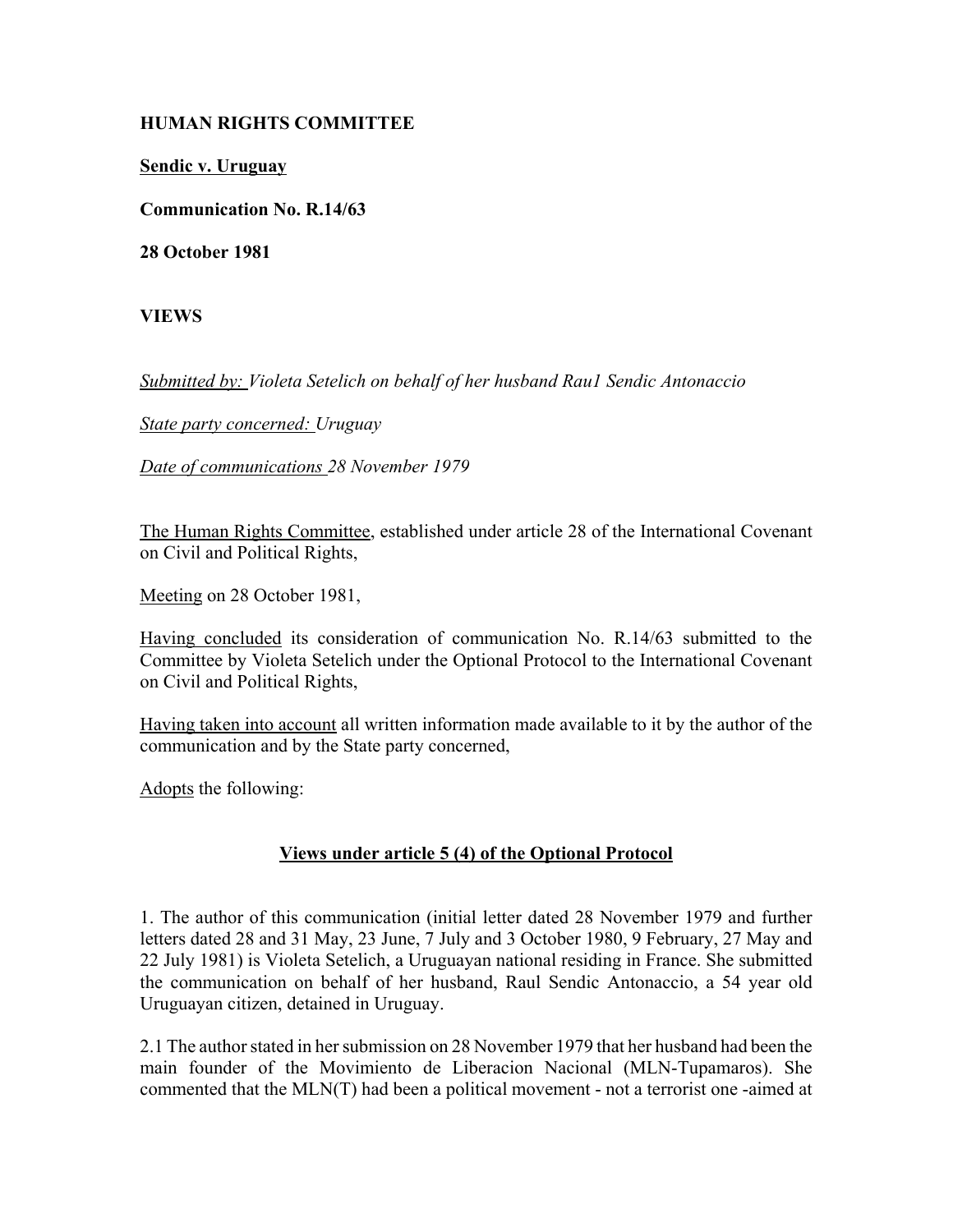establishing a better social system through the radical transformation of socio-economic structures and recourse to armed struggle. She further stated that, on 7 August 1970, after seven years of clandestine activity, her husband was arrested by the Uruguayan police; that on 6 September 1971 he escaped from Punta Carretas prison together with 105 other political detainees; that he was re-arrested on 1 September 1972 and taken, seriously wounded, to a military hospital; and that, after having been kidnapped by a military group, he finally appeared in Military Detention Establishment No. 1 (Libertad prison).

2.2 The author further stated that, between June and September 1973, eight women and nine men, including her husband, were transferred by the army to unknown places of detention, and that they were informed that they had become "hostages" and would be executed if their organization, MLN(T), took any action. She added that, in 1976, the eight women "hostages" were taken back to a military prison, but that the nine men continued to be held as "hostages". The author enclosed a statement, dzted February 1979, from Elena Curbelo de Mirza, one of the eight women "hostages" who were released in March 1978. (In her statement, Mrs. Mirza confirmed that Raul Sendic and eight other men detaincos continued to be considered as "hostages". She listed the names of her fellow hostages, both the men and the women. She stated that a hostage lived in a tiny cell with only a mattress. The place was damp and cold and had no window. The door was always closed and the detainee was kept there alone 24 hours a day. On rare occasions he was taken out to the yard, blindfolded and with his arms tied. She further stated that hostages were often transferred to fresh prisons, that relatives had then to find where they were and that visits were authorized only at very irregular intervals.)

2.3 The author described five places of detention where her husband was kept between 1973 and 1976, and stated that in all of them he was subjected to mistreatment (solitary confinement, lack of food and harassment), while in one of them, as a result of a severe beating by the guards, he developed a hernia. She mentions that, in September 1976, he was transferred to the barracks of Ingenieros in the city of Paso de los Toros.

2.4 The author declared that, beginning in February 1978, her husband was once again subjected to inhuman treatment and torture: for three months, he was made to do the "planton" (stand upright' with his eyes blindfolded) throughout the day; he was only able to rest and sleep for a few hours at a time; he was beaten and given insufficient food and he was not allowed to receive visits. In May 1978, he received his first visit after this three months' sanction and his state of health was alarming.

2.5 At the end of August 1978, the authorities officially stated that, because of the danger he represented, her husband was not detained in Libertad Prison, but at Paso de los Toros. The author maintained that the fact that her husband was held as a hostage and the cruel and discriminatory treatment to which he was subjected constituted flagrant violations of both national and international law, particularly the Geneva Conventions of 1949.

2.6 The author stressed that her husband's situation had not changed with the coming into force of the International Covenant on Civil and Political Rights and the Optional Protocol on 23 March 1976. She requested the Human Rights Committee to take appropriate action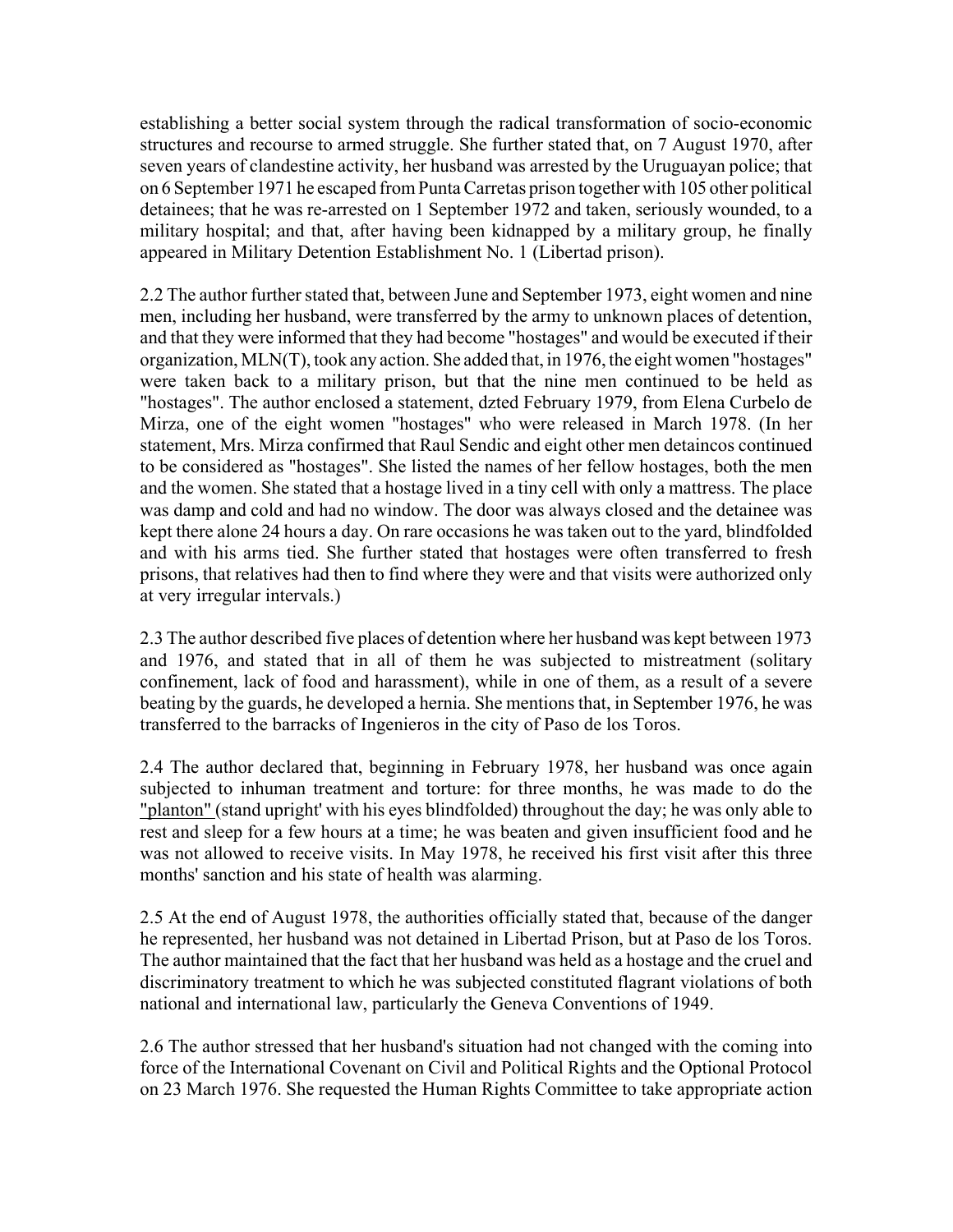with a view to securing her husband's right to submit a communication himself.

2.7 The author further alleged that her husband had needed an operation for his hernia since 1976; that, despite a medical order to perform such an operation, the military authorities had refused to take him to a hospital, and that his state of health continued to deteriorate. (Because of his hernia, he could take only liquids and was unable to walk without help; he also suffered from heart disease.) She feared for his life and even thought that it had been decided to kill him slowly, notwithstanding the official abolition of the death penalty in Uruguay in 1976. She therefore requested the Human Rights Committee to apply rule 86 of its provisional rules of procedure in order to avoid irreparable damage to his health.

2.8 The author stated that her husband had been denied all judicial guarantees. She further stated that, since December 1975, it had been compulsory for all cases relating to political offences to be heard by military courts. and that her husband's trial, which was still pending, would, therefore, be before such a body.

2.9 She added that in July 1977, the Government issued "Acts Institucional No. 8", which in effect subordinated the judicial power to the Executive, and that independent and impartial justice could not be expected from the military courts. She further alleged that domestic remedies such as habeas corpus, were not applicable, that civilians were deprived of the safeguards essential to a fair trial and of the right to appeal, that defence lawyers were systematically harassed by the military authorities and that her husband had not been allowed to choose his own counsel. She maintained that all domestic remedies had been exhausted.

2.10 She also stated that, at the time of writing (28 November 1979), she was unaware of her husband's whereabouts. She requested the Human Rights Committee to obtain information from the State party about his place of detention and conditions of imprisonment.

3. The author claimed that the following provisions of the International Covenant on Civil and Political Rights had been violated by the Uruguayan authorities: articles 2, 6, 7, 10 and 14.

4. On 26 March 1980, the Human Rights Committee decided to transmit the communication to the State party, under rule 91 of the provisional rules of procedure, requesting information and observations relevant to the question of admissibility of the communication. The Committee also requested the State party to furnish information on the state of health of Rau1 Sendic Antonaccio, the medical treatment given to him and his precise place of detention.

5. By a note dated 16 June 1980, the State party contested the admissibility of the communication on the ground that the same matter had been submitted to the Inter-American Commission on Human Rights (IACHR) as case No. 2937. In this connexion the Committee ascertained from the Secretariat of IACHR that the case referred to was submitted by a third party and opened before IACHR on 26 April 1978. The State party did not furnish any information concerning Rail Sendic's state of health, the medical treatment given to him or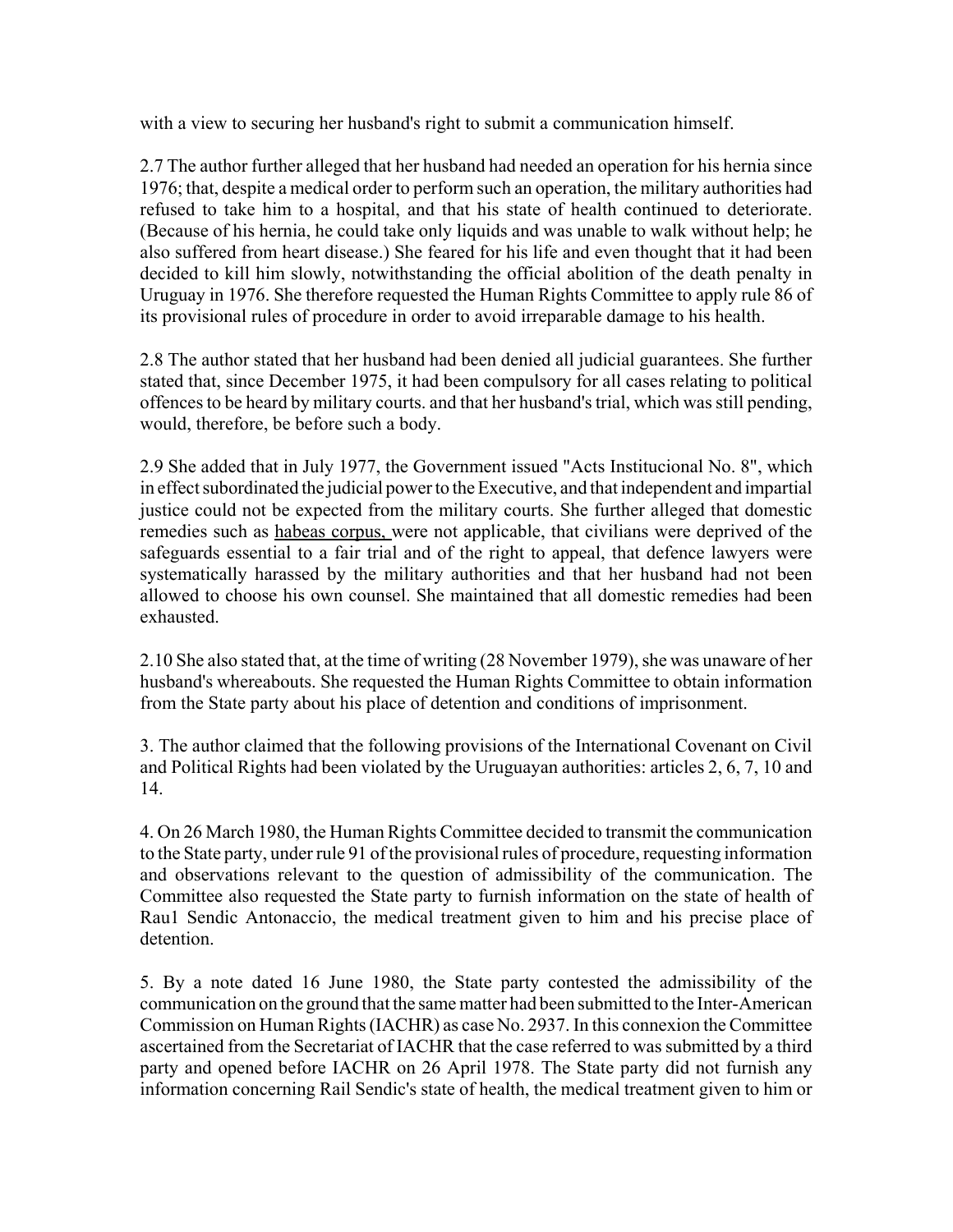his whereabouts.

6. In her submission dated 23 June 1980, the author, commenting on the State party's submission, stated that she had never submitted her husband's case to the IACHR. She further stated that it had become known, thanks to strong international pressure on the military authorities, that her husband was detained in the Regimiento "Pablo Galarza" in the department of Durazno. She alleged that the State party had refrained from giving any information on her husband's state of health because he was kept on an inadequate diet in an underground cell with no fresh air or sunlight and his contacts with the outside world were restricted to a monthly visit that lasted 30 minutes and took place in the presence of armed guards.

7. In a further submission dated 7 July 1980, Violeta Setelich identified the author of the communication to IACHR concerning its case No. 2937 and enclosed a copy of his letter, dated 8 June 1980, addressed to the Executive Secretary of IACHR, requesting that consideration of case No. 2937 concerning Rail Sendic should be discontinued before that body, so as to remove any procedural uncertainties concerning the competence of the Human Rights Committee to consider the present communication under the Optional Protocol.

8. In the circumstances, the Committee found that it was not precluded by article 5(2)(a) of the Optional Protocol from considering the communication. The Committee was unable to conclude from the information at its disposal that there had been remedies available to the victim of the alleged violations which had not been invoked. Accordingly, the Committee found that the communication was not inadmissible under article 5(2)(b) of the Optional Protocol.

9. On 25 July 1980, the Human Rights Committee therefore decided:

(a) That the communication was admissible;

(b) That, in accordance with article 4 (2) of the Optional Protocol, the State party should be requested to submit to the Committee, within six months of the date of the transmittal to it of the Committee's decision, written explanations or statements clarifying the matter and the measures, if any, that it had taken to remedy the situation;

(c) That the State party should be requested to furnish the Committee with information on the present state of health of Rau1 Sendic Antonaccio, the medical treatment given to him and his exact whereabouts;

(d) That the State party should be informed that the written explanations or statement submitted by it under article 4 (2) of the Optional Protocol must relate primarily to the substance of the matter under consideration. The Committee stressed that, in order to discharge its responsibilities, it required specific responses to the allegations which had been made by the author of the communication, and the State party's explanations of its actions. The State party was requested, in that connection, to enclose copies of any court orders or decisions of relevance to the matter under consideration.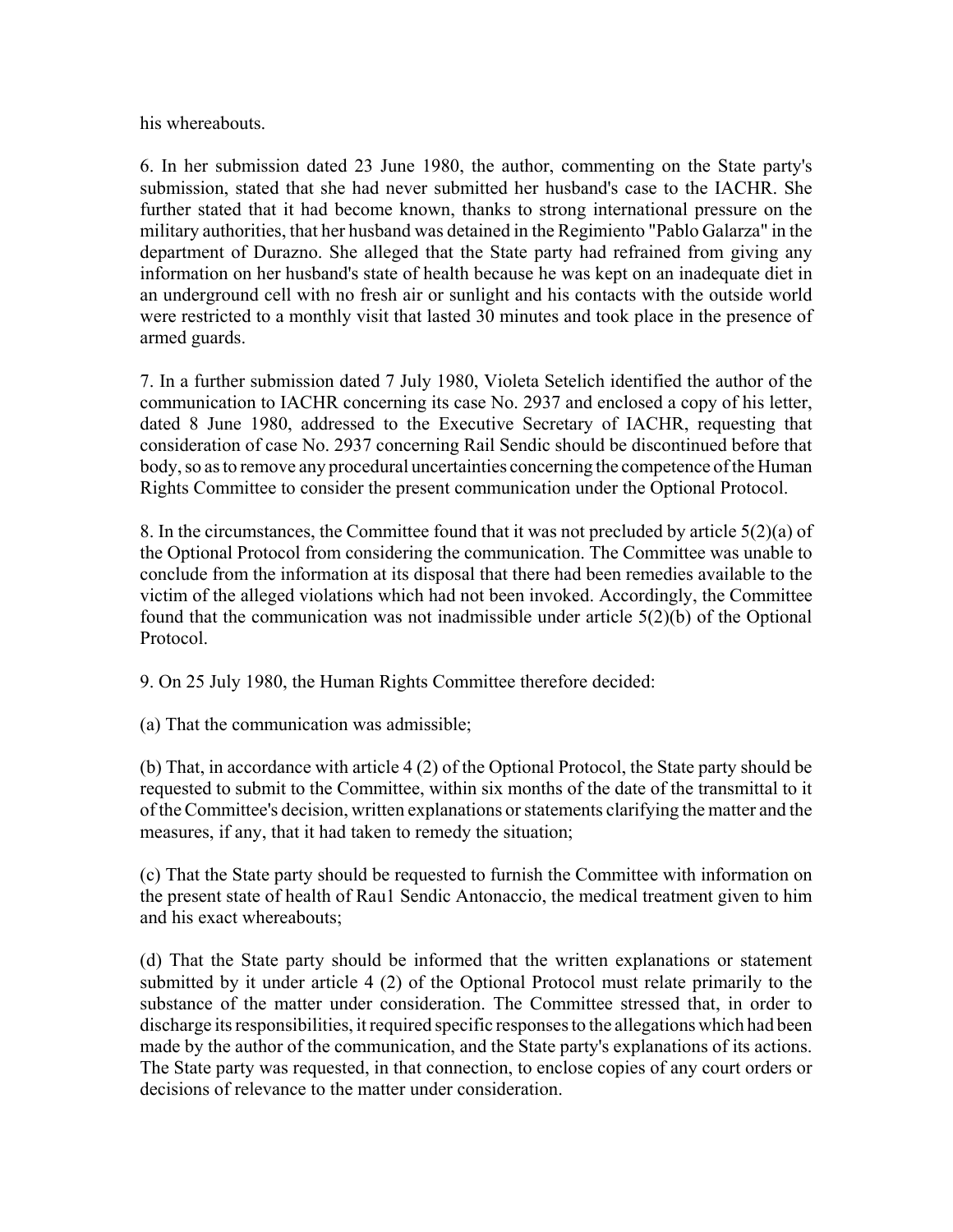10. In a letter dated 3 October 1980, the author argued that her husband had the right to be informed of the Committee's decision of 25 July 1980, declaring the communication admissible, and that he should be given copies of the relevant documents and afforded an opportunity to supplement them as he saw fit.

11. On 24 October 1980, the Human Rights. Committee:

Noting that the author of the communication, in her submission of 28 November 1979, had expressed grave concern as to her husband's state of health and the fact that his whereabouts were kept secret by the Government of Uruguay,

Taking into account the fact that its previous requests for information about the present situation of Raul Sendic Antonaccio had gone unheeded,

Noting further the letter dated 3 October 1980 from the author of the communication,

Decided,

1. That the State party should be reminded of the decisions of 26 March and 25 July 1980 in which the Human Rights Committee requested information about the state of health of Raul Sendic Antonaccio, the medical treatment given to him and his exact whereabouts;

2. That the State party should be urged to provide the information sought without any further delay;

3. That, as requested by Violeta Setelich, the State party should be requested to transmit all written material pertaining to the proceedings (submissions of the parties, decisions of the Human Rights Committee) to Raul Sendic Antonaccio, and that he should be given the opportunity himself to communicate directly with the Committee.

12.1 In further letters dated 9 February, 27 May and 22 July 1981, the author restated her deep concern about her husband's state of health. She reiterated that after soldiers had struck him in the lower abdomen with gun butts at Colonial barracks in mid-1974, her husband had developed an inguinal hernia and that there was a risk that the hernia might become strangulated. She stated that Sendic's relatives had repeatedly requested that he should be operated on because of his extremely poor state of health, but to no avail.

12.2 She added that her husband's conditions of detention were slightly better at the Regimiento Pablo Galarza No. 2, since he was allowed to go out to the open air for one hour a day. She stressed, however, that he should be transferred to the Libertad Prison, where all other political prisoners were held.

12.3 Concerning her husband's legal situation, she added the following information:

(i) In July 1980, her husband was sentenced to the maximum penalty under the Uruguayan Penal Code: 30 years' imprisonment and 15 years of special security measures. He had not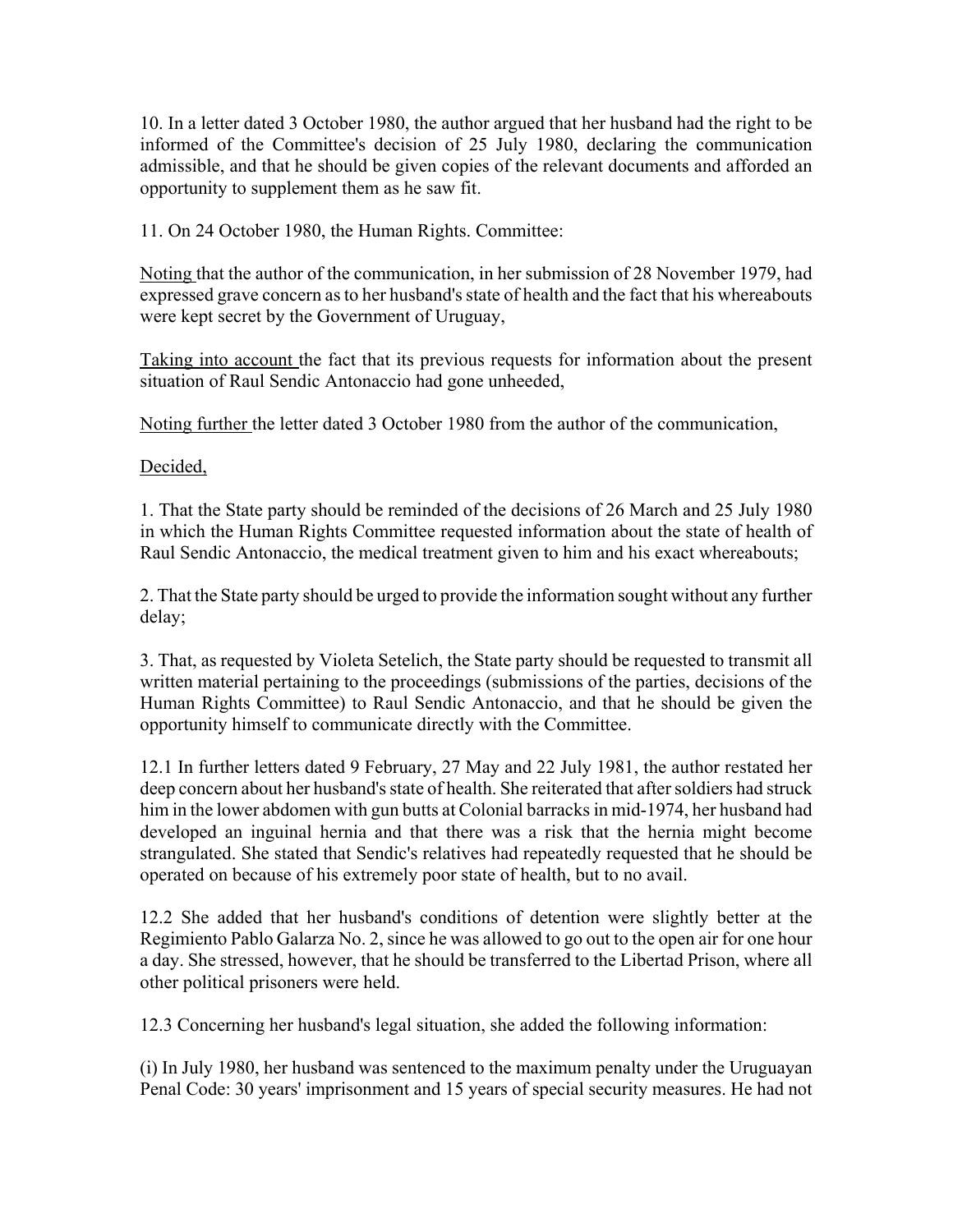been informed of the charges against him before the trial, or allowed to present witnesses and the hearing had been held in camera and in his absence. He had been denied the right of defence as he had never been able to contact the. lawyer assigned to him, Mr. Almicar Perrea.

(ii) In September 1980 and in April and May 1981, the authorities announced that her husband's sentence was to be reviewed by the Supreme Military Tribunal, but this has not yet occurred.

(iii) Though Sendic's relatives had appointed Maitre Cheron to be his lawyer, Maitre Cheron was denied in September 1980 and in January 1981 the right to examine Sendic's dossier and to visit him.

13. The time-limit for the State party's submission under article 4(2) of the Optional Protocol expired on 27 February 1981. To date, no such submission has been received from the State party.

14. On 21 August 1981, the State party submitted the following comments on the Committee's decision of 24 October 1980 (see para. 11 above):

"The Committee's decision of 24 October 1980 adopted at its eleventh session on the case in question exceeds its authority. The competence granted to the Committee on Human Rights by the Optional Protocol to the International Covenant on Civil and Political Rights is contained in article 5 (4) which states: 'The Committee shall forward its views to the State party concerned and to the individual.' The scope of this rule is quite clearly defined. The Committee has authority only to send its observations to the State party concerned.

"On the contrary, in the present decision, the Committee had arrogated to itself competence which exceeds its powers.

"The Committee on Human Rights is applying a rule which does not exist in the text of the Covenant and the Protocol, whereas the function of the .Committee is to fulfil and apply the provisions of those international instruments. It is inadmissible for a body such as the Committee to create rules flagrantly deviating from the texts emanating from the will of the ratifying States. Those were the circumstances in which the decision in question was taken. Paragraph 3 requests, with absolutely no legal basis, that a detainee under the jurisdiction of a State party - Uruguay - be given the opportunity to communicate directly with the Committee. The Government of Uruguay rejects that decision, since to accept it would be to create the dangerous precedent of receiving a decision which violates international instruments such as the Covenant and its Protocol. Moreover, the Uruguayan Government considers that the provisions in those international instruments extend to Stat~ parties as subjects of international law. Thus these international norms, like any agreement of such nature, are applicable to States and not directly to individuals. Consequently, the Committee can hardly claim that this decision extends to any particular individual. For the reasons given, the Government of Uruguay rejects the present decision of the Committee, which violates elementary norms and principles and thus indicates that the Committee is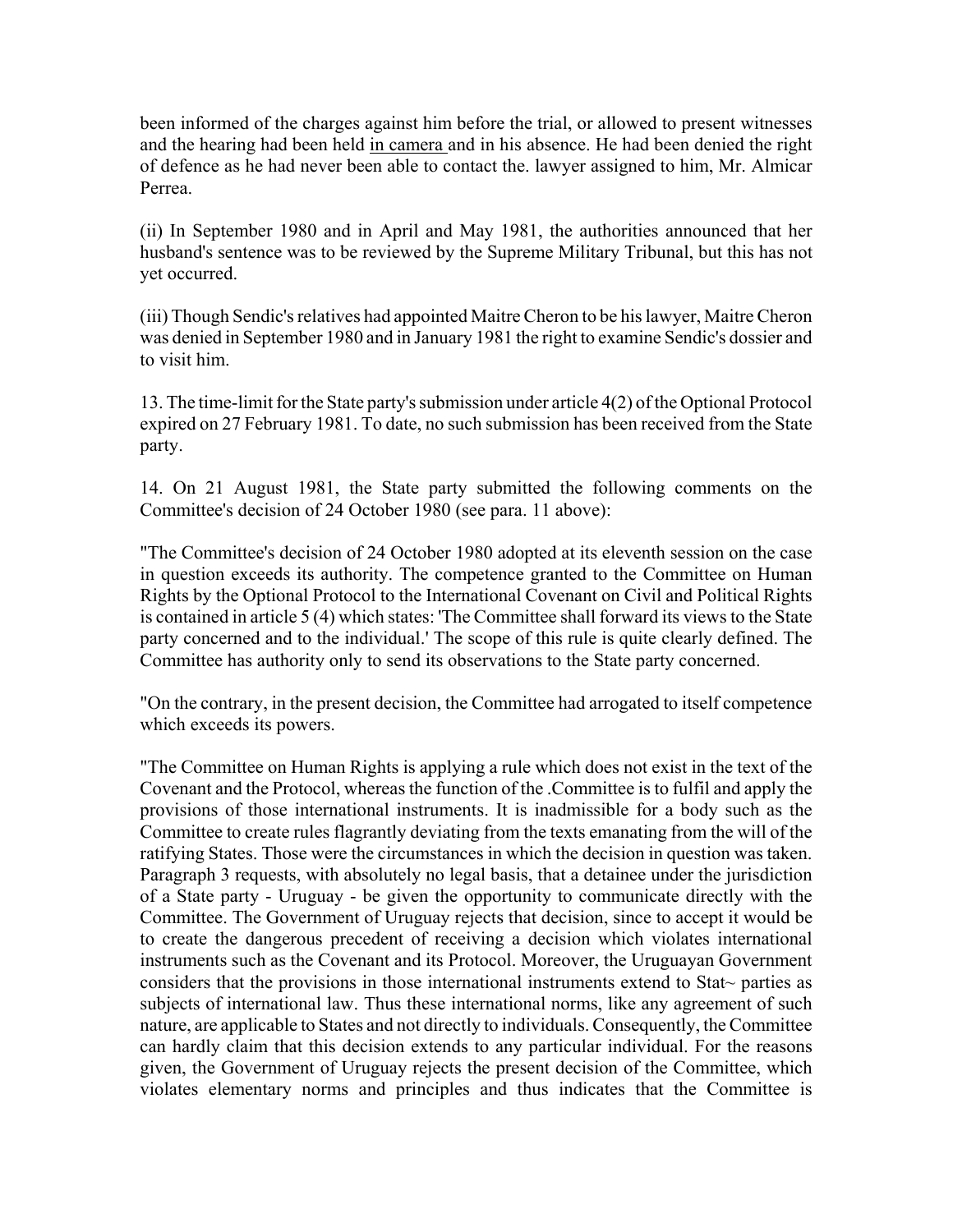undermining its commitments in respect of the cause of promoting and defending human rights".

15. The Human Rights committee, having examined the present communication in the light of all the information made available to it by the parties as provided in article 5 (1) of the Optional Protocol, hereby decides, in the absence of comments by the State party, to base its views on the following facts as set out by the author:

16.1 Events prior to the entry into force of the Covenant: Rau1 Sendic Antonaccio, a main founder of the Movimiento de Liberacion Nacional (MLN) - Tupamaros, was arrested in Uruguay on 7 August 1970. On 6 September 1971, he escaped from prison, and on 1 September 1972 he was re-arrested after having been seriously wounded. Since 1973 he has been considered as a "hostage", meaning that he is liable to be killed at the first sign of action by his organization, MLN (T). Between 1973 and 1976, he was held in five penal institutions and subjected in all of them to mistreatment (solitary confinement, lack of food and harassment). In one of them, in 1974, as a result of a severe beating by the guards, he developed a hernia.

16.2 Events subsequent to the entry into force of the Covenantx In September 1976, he was transferred to the barracks of Ingenieros in the city of Paso de los Toros. There, from February to May 1978, or for the space of three months, he was subjected to torture ("plantones", beatings, lack of food). On 28 November 1979 (date of the author's initial communication), his whereabouts were unknown. He is now detained in the Regimiento-Pablo Galarza No. 2, Department of Durazno, in an underground cell. His present state of health is very poor (because of his hernia, he can take only liquids and is unable to walk without help) and he is not being given the medical attention it requires. In July 1980, he was sentenced to 30 years' imprisonment plus 15 years of special security measures. He was not informed of the charges brought against him. He was never able to contact the lawyer assigned to him, Mr. Almicar Perrea. His trial was held in camera and in his absence ant he was not allowed to present witnesses in support of his case. In September 1980 and in April and May 1981, it was publicly announced that his sentence was to be reviewed by the Supreme Military Tribunal.

17. The Human Rights Committee observes that, when it took its decision on admissibility on 25 July 1980, it had no information about Rau1 Sendic's trial before a court of first instance. The Committee further observes that, although his sentence is to be reviewed by the Supreme Military Tribunal (there has as yet been no indication that these final review proceedings have taken place), the Committee is not barred from considering the present communication, since the application of remedies has been unreasonably prolonged.

18. The Human Rights Committee cannot accept the State party's contention that it exceeded its mandate when in its decision of 24 October 1980, it requested the State party to affort to Rau1 Sendic Antonaccio the opportunity to communicate directly with the Committee. The Committee rejects the State party's argument that a victim's right to contact the Committee directly is invalid in the case of persons imprisoned in Uruguay. If governments had the right to erect obstacles to contacts between victims and the Committee, the procedure established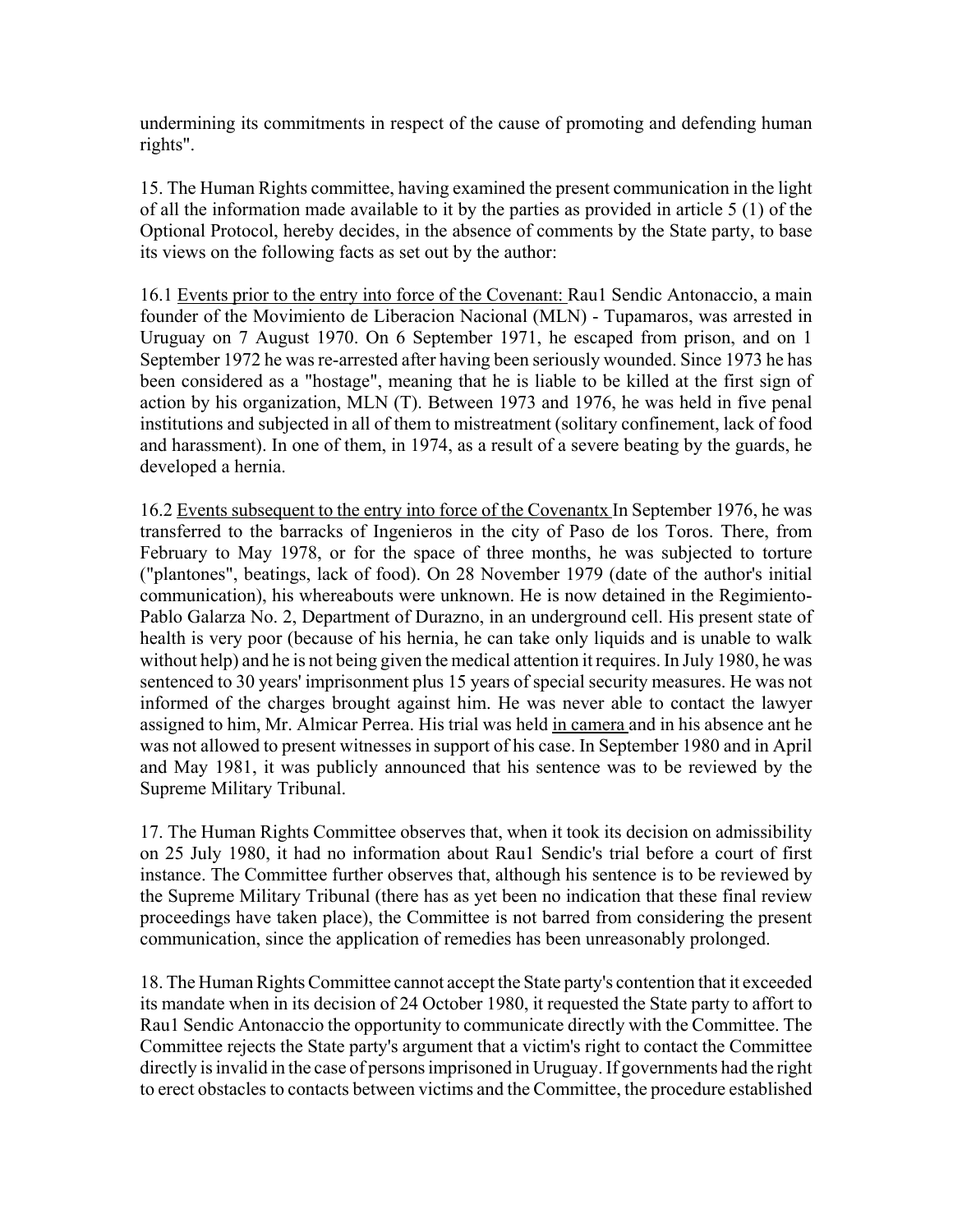by the Optional Protocol would, in many instances, be rendered meaningless. It is a prerequisite for the effective application of the Optional Protocol that detainees should be able to communicate directly with the Committee. The contention that the International Covenant and the Protocol apply only to States, as subjects of international law, and that, in consequence, these instruments are not directly applicable to individuals is devoid of legal foundation in cases where a State has recognized the competence of the Committee to receive and consider communications from individuals under the Optional Protocol. That being so, denying individuals who are victims of an alleged violation their rights to bring the matter before the Committee is tantamount to denying the mandatory nature of the Optional Protocol.

19. The Human Rights Committee notes with deep concern that the State party has failed to fulfill its obligations under article 4 (2) of the Optional Protocol and has completely ignored the Committee's repeated requests for information concerning Rau1 Sendic's state of health, the medical treatment given to him and his exact whereabouts. The Committee is unable to fulfill the task conferred upon it by the Optional Protocol if States parties do not provide it with all the information relevant to the formation of the views referred to in article 5(4). Knowledge of the state of health of the person concerned is essential to the evaluation of an allegation of torture or ill-treatment.

20. The Human Rights Committee, acting under article 5 (4) of the Optional Protocol to the International Covenant on Civil and Political Rights, is of the view that the facts as found by the Committee, in so far as they continued or occurred after 23 March 1976 (the date on which the Covenant and the Optional Protocol entered into force for Uruguay), disclose violations of the International Covenant on Civil and Political Rights, particularly:

of article 7 and article 10 (1) because Raul Sendic is held in solitary confinement in an underground cell, was subjected to torture for three months in 1978 and is being denied the medical treatment his condition requires;

of article 9 (3) because his right to trial within reasonable time has not been respected;

of article 14 (3) (a) because he was not promptly informed of the charges against him;

of article 14 (3) (b) because he was unable either to choose his own counsel or communicate with his appointed counsel and was, therefore, unable to .prepare his defence;

of article 14 (3) (c) because he was not tried without undue delays

of article 14 (3) (d) because he was unable to attend the trial at first instances

of article 14 (3) (e) because he was denied the opportunity to obtain the attendance and examination of witnesses on his behalf.

21. The Committee, accordingly, is of the view that the State party is under an obligation to take immediate steps to ensure strict observance of the provisions of the Covenant and to